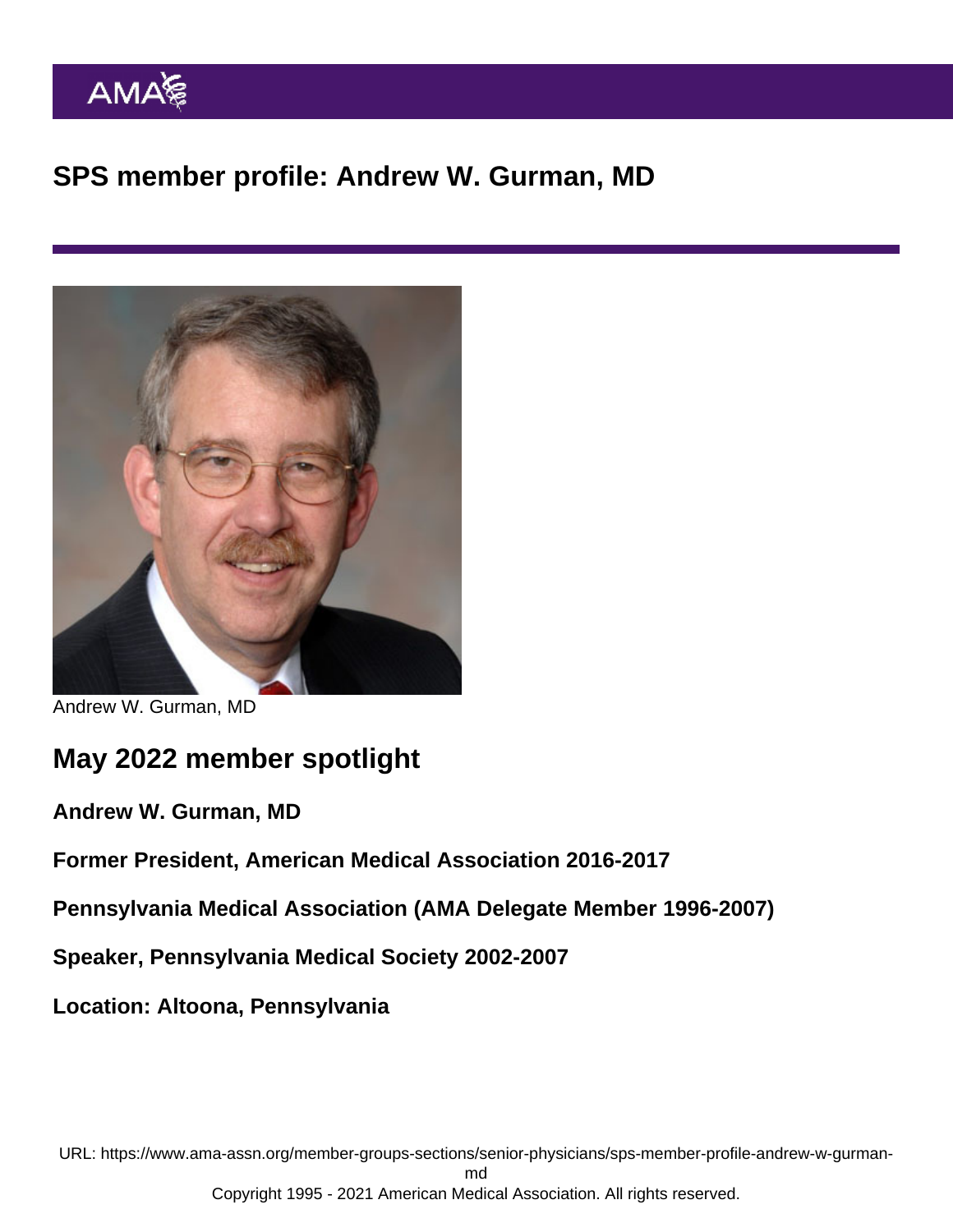## Specialty: Hand Surgery (Orthopaedic Surgery)

Q: How has the infectious disease outbreak affected you, both physically and emotionally, and what would you suggest to help other senior physicians cope?

A: I had not closed my practice during my presidency, but I kept it much slower. I felt that it was important to have the gravitas of still being a practicing physician when I spoke to other doctors, to legislators, or to the public. I came to an interesting revelation during the last six months of my immediate Past President year. I realized that I had never enjoyed my practice more. The slower pace allowed me to spend more time with my patients, and the presidential stipend relieved me of any financial pressure for the practice to produce. It was tremendously gratifying to be able to explain to patients what was going on with them, and to explore options for treatment.

In many instances, I would see someone who had been cared for elsewhere, and they would tell me that in one visit, I had explained more to them than the practice who had been caring for them for a year. I use the word "practice" purposefully, since in many instances, the physician was absent from most of the encounters. I enjoyed it so much, that I decided to reclassify my practice as my beloved hobby, and to continue to work at the same pace. This is an opportunity not available to most physicians.

I am at a point in my life where I don't need to work, but I am really good at this, I love doing it, so I will continue to practice my beloved hobby as long as I am physically and mentally able to do so. Remember, hand surgeons sit down when we examine people, and we sit down when we operate, so I may be able to do this for a long time. I certainly hope so. I was hoping to travel more, but the pandemic has prevented that. I hope to be able to take a river cruise just before the Annual meeting.

Q: What is the most important leadership lesson you have learned and how has it impacted your career in organized medicine?

A: I think there are two important lessons I have learned, and I think that the common theme is service.

The first is a quote: "We must become the leaders we are waiting for." There is some discrepancy about the origin, but it says to me that if there is something you think needs to be done, you have to try to do it or cause it to be done.

The second is the importance of small gestures: a hand-written note, a phone call, picking up a piece of paper on the floor of a hotel lobby so that someone else doesn't slip and fall on it. I have always enjoyed connection, and these little things help me feel good about my interaction with other people. When I was AMA President, when a complaint came in, I would sometimes call the doctor and dialogue with them. It was sometimes difficult to get them to believe that the president of the AMA was

URL: [https://www.ama-assn.org/member-groups-sections/senior-physicians/sps-member-profile-andrew-w-gurman-](https://www.ama-assn.org/member-groups-sections/senior-physicians/sps-member-profile-andrew-w-gurman-md)

[md](https://www.ama-assn.org/member-groups-sections/senior-physicians/sps-member-profile-andrew-w-gurman-md)